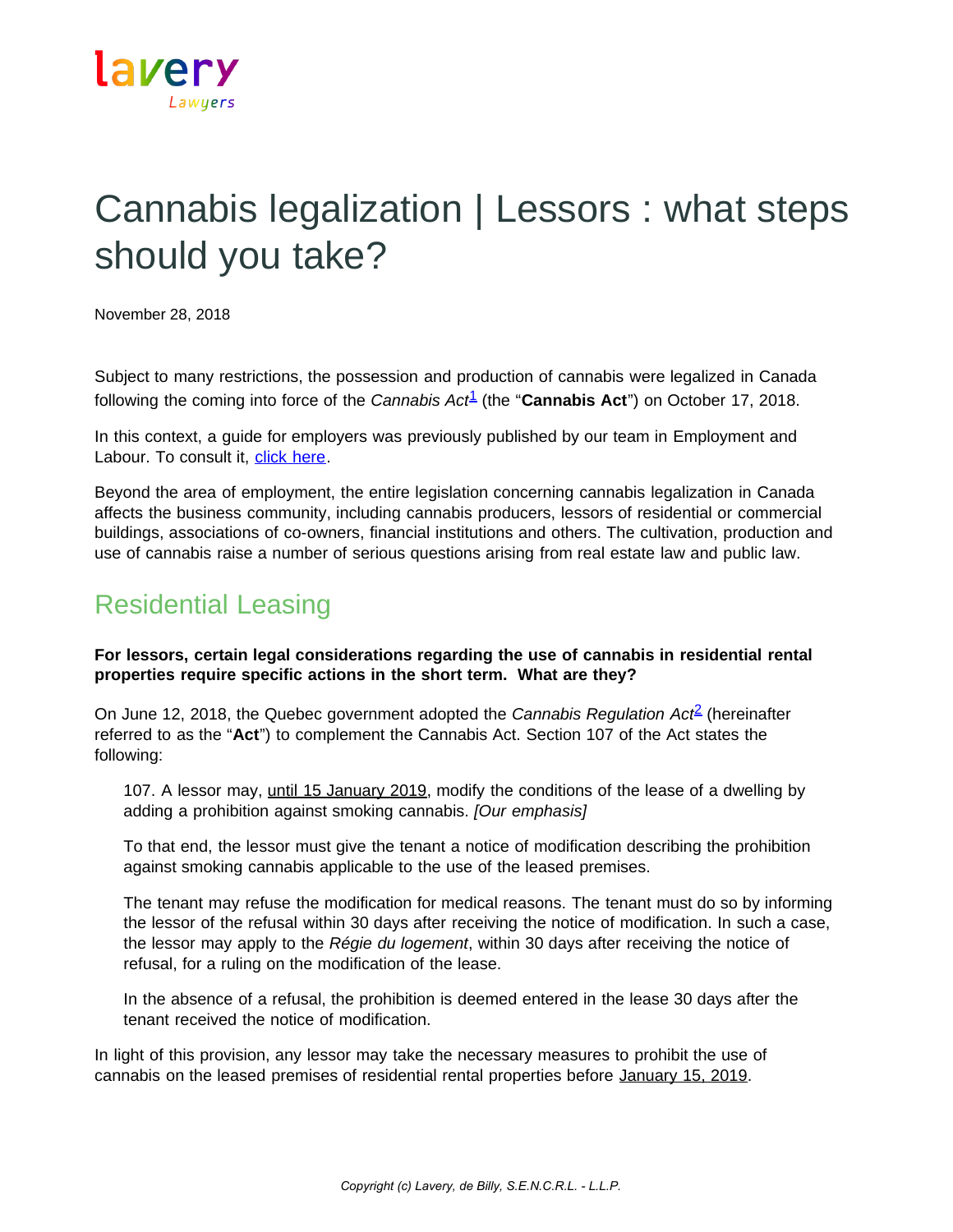**More specifically, what steps must lessors, who wish to assert their right to modify a lease unilaterally, take before January 15, 2019, under section 107 of the Act?**

#### **1. Draft a clause amending the lease.**

Lessors must first draft an amendment clause for the leases that they wish to amend to include the prohibition against smoking cannabis on leased premises, including, without limitation, balconies.

The amendment clause need not extend the prohibition against smoking cannabis to common areas such as halls and lobbies, given that such a prohibition is already provided for under section 12, paragraph 8 of the Act.

#### **2. Send a notice of modification to the tenants.**

Once this amendment clause is drafted, lessor must send a written notice of modification to all tenants, to the address indicated in the lease, before January 15, 2019.

The notice of modification should include the following:

Name and surname of the tenant or tenants concerned; Section 107 of the Act (full text): The exact text of the modification to the lease; and The lessor's signature and the date on which they have signed the notice of modification.

Although no specific requirement in this regard is provided for in either the Act or the *Civil Code of Québec*, it is recommended that lessors indicate the consequences that tenants face if they fail to comply with the prohibition against smoking cannabis in the notice of modification. These consequences may include the resiliation of the lease in a case where the other tenants' right to the peaceable enjoyment of the premises has been violated<sup>[3](https://www.lavery.ca/en/publications/our-publications/3148-cannabis-legalization-lessors-what-steps-should-you-take-.html#03)</sup>.

#### **3. Use an appropriate delivery method**

The lessor will have to choose a means of transmission that will ensure that the notice of change is transmitted AND received before January 15, 2019, and that physical and enforceable proof of receipt by the tenant is kept. The most appropriate means of transmitting the notice of change may vary depending on the circumstances and the means of communication agreed upon between the lessor and their tenant and/or used by them in the past. The methods of transmission provided for in the *Code of Civil Procedure* include, among other things, delivery by the bailiff, sending by registered mail, personal delivery and sending by technological means. In any event, the lessor must ensure that they choose the method of transmission that provides the most convincing evidence that the tenant has received the notice.

#### **When will the amendment clause come into effect?**

In the absence of a refusal by the tenant (the tenant may, for medical reasons, refuse the modification proposed by the lessor under section 107 of the Act), and following a 30-day period from the receipt of said notice, the prohibition against smoking on leased premises will be deemed to have been entered in the lease.

### **What happens if a lessor fails to assert their right to unilaterally modify a lease under section 107 of the Act before January 15, 2019?**

Any lessor who does not send the notice of amendment before January 15, 2019 will have to wait until the expiry of the current lease and will be subject to the general provisions of the Civil Code of Québec for the amendment of a residential lease, unless an agreement is reached with the tenant.